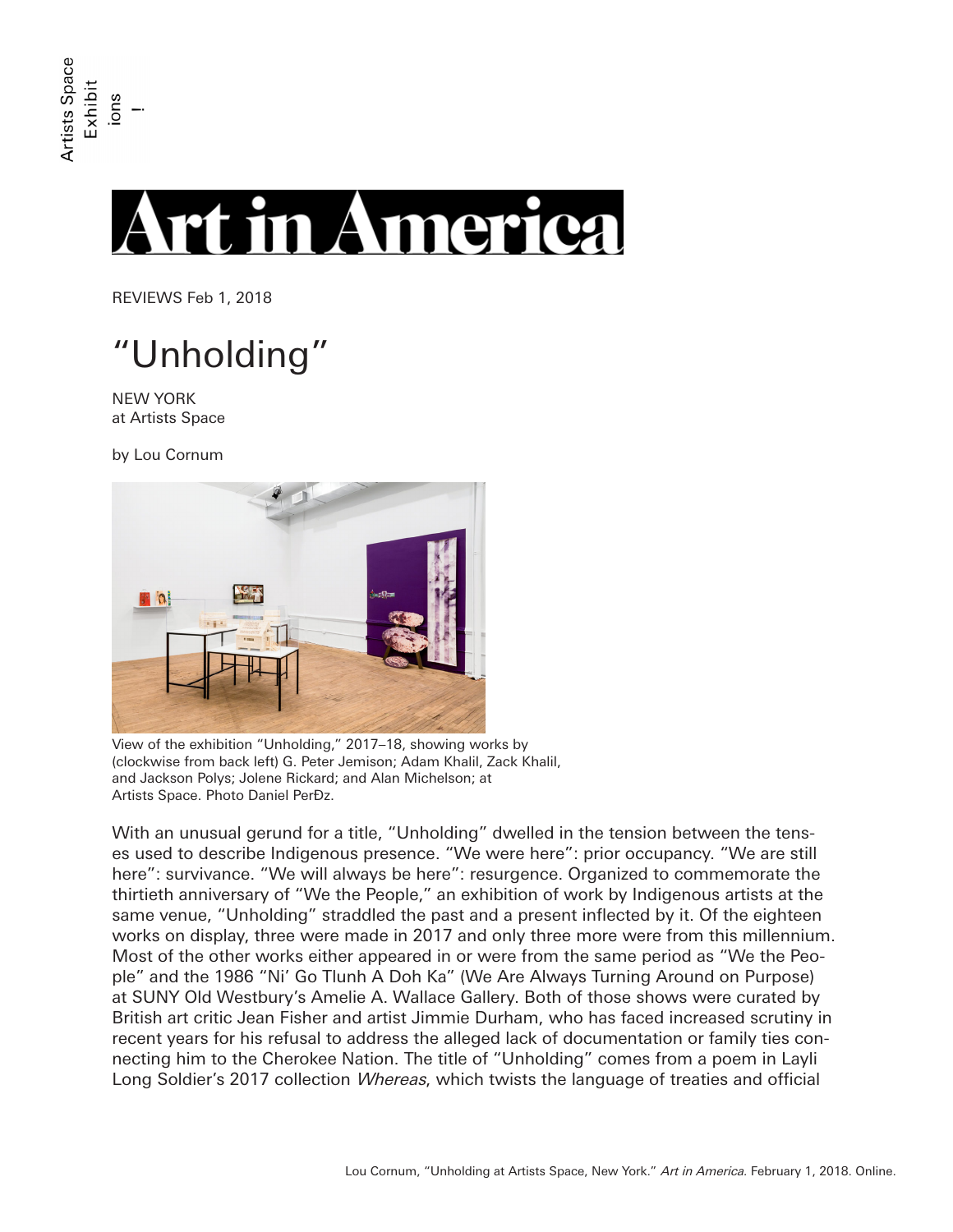apologies by the United States to Indigenous people, apologies that cannot be accepted because the colonial time they frame as past is still present. The disjunction from official time that marks Indigenous presence, however, can be a playful place, and "Unholding" showed the wily maneuvers of Indigenous artists to open up spaces for collective life and expression.

Pena Bonita's Stalled (1987) and her new revisiting of that work, Stalled on the Way to Rosebud (2017), comprise altered prints of a photograph of a man looking under the hood of a broken-down car on a reservation road. Both works—the former incorporating paint and the latter paint and collage elements—show multicolored figures and shapes blooming around the scene. In Stalled, the images are absurd or abstract: a T. rex coming out of the driver's seat, a door opened up on the road, yellow swirls obscuring the car altogether. In the new work, almost all the overlaid images are of people, who appear to have gathered at the car on their way to reach a common destination. Other works in the exhibition addressed the carceral condition of having one's identity fixed by colonial assumptions. Culture Capture (2017), a short video by Adam Khalil, Zack Khalil, and Jackson Polys, shows two people visiting the glorified colonial cabinet of curiosities that is the American Museum of Natural History. They wear grotesque masks resembling faces turned inside out, as if to reveal the elemental body horror that arises in reaction to the AMNH's voyeuristic display of Indigenous objects stripped from their homes.

Certain pieces on view confronted the issue of property relations to reveal the sediment of conquest and colonialism in every inch of American soil and cement. Alan Michelson's Permanent Title (1993) is an installation of shroudlike muslin wax bags displaying charcoal rubbings made at various cemeteries. Countering the American fascination with the Indian burial ground, Michelson sought out eighteenth-century cemeteries where settlers had been interred. The work evokes the futility of concepts of ownership by presenting limp sacks full of nothing. A similar feeling attends the paper bags of G. Peter Jemison, which feature crayon, colored pencil, and marker portrayals of moments in imperial history and portraits of Indigenous men (some Maori, some Haudenosaunee). These works have wry titles: a 1986 piece depicting Lady Liberty dancing in high heels with just a small flame in her hand as a buffalo watches is *Liberty for Sale*, while a 1987 example that transforms a bag from chic cookware brand Dansk into a scene from the Iran-Contra hearings is An International Lie.

In Fisher's reflections on "We the People," which were published in the exhibition booklet for "Unholding," she quotes Durham describing that show's theme as "us looking at them looking at us." In "Unholding," the refracted vision entailed in trying to see Indigenous life as it is perceived from without while keeping an eye on the greedy surveyor was, fittingly, most sharply expressed in the accompanying film series. In the 1972 documentary *Do Indi*ans Shave?, Chris Spotted Eagle asks the titular question to Easter Day parade attendees. Guillermo Gómez-Peña and Gustavo Vasquez's short film Bizarre Thanksgiving Performance Ritual (2013) depicts a Chicano Indigenous man wearing a headdress and heavy metal–inspired leather cuffs who says in a "fake Indian dialect" that his favorite part of the turkey is "la carne blanca" before repeatedly stabbing the cooked poultry.